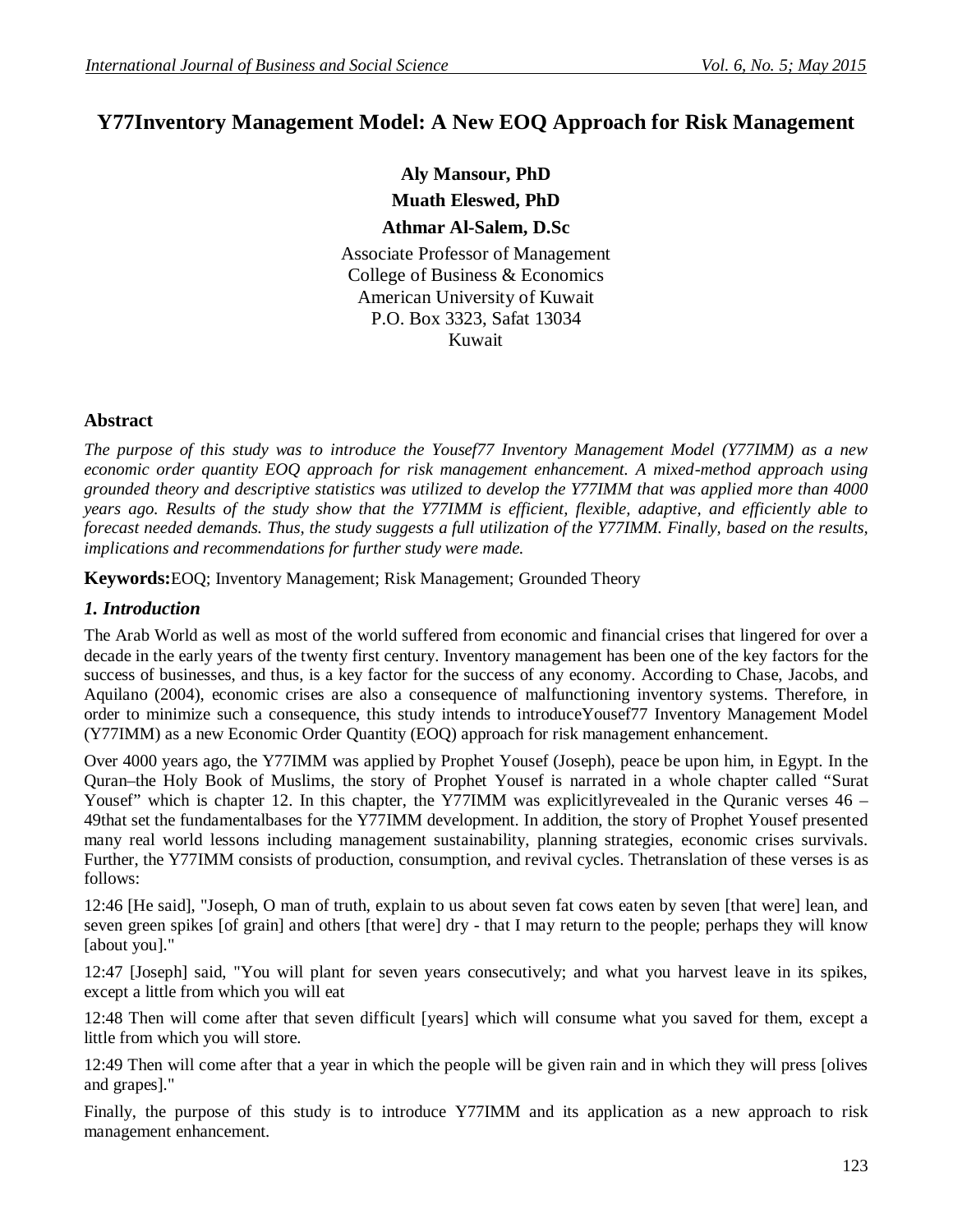In the subsequent sections of this paper, historical backgrounds, research methodology, results, discussion and implication, and conclusion and recommendation for further study will be furnished.

#### *2. Historical Background*

Geographically, Egypt is located at a central point between three continents of the old-world namely Africa, Asia, and Europe. Due to this fact, it might be interpreted why this society has been able to survive many upheavals throughout its rich history and renounced civilizations. Egypt has been repeatedly termed as the cradle of civilizations ever since the dawn of history. The importance of Egypt to the Afro-Asian and European regions may be similar to the importance of the European Union and China to the rest of the world in the current century.

Romer (2013) mentioned that the first wheat, barley, rye, and grain silos—underground grain bins—were invented by the ancient people of Egypt during Yousef's era. In addition, Romer indicated that modern archaeologists consider the ancient Egyptian grain storage bins as a revolution with nothing but local natural resources.

Archaeologists in the 1920s described the perfection of the ancient Egyptian wheat and grain underground silos and the wheat bins of Yousef's era by the fact that they have survived for more than 4000 years. This perfection was later on evident by the discovery of an archeologist who discovered one of those bins after 4000 years containing wheat grains that were dry and perfectly stored, but, did not germinate (Romer 2013).

Archaeologists described ancient Egyptian wheat grain bins as cylindrical with four feet in diameter and two feet in depth. Those wheat and grain bins were mud-plastered pits lined with rush-woven baskets that were sealed with a strong flat lid made from a mix of salt and sand after they had been filled with grain seeds in their kernels. The bins were located on high banks near a water lake some forty miles southwest of Cairo in an area called now Qaroon Lake in Fayum depression. Furthermore, around Qaroon Lake area, archaeologists discovered 300 of those ancient wheat and grain bins. Thus, it might be that the ancient Egyptians during Yousef's era stored the wheat, barley, and grains in hilly desert areas due to its dryness and temperature control factors (Romer 2013).

According to Al-Gogary (2007) who was inspired by Dr. Mahatir Muhammad—former Malaysian Prime-Minister—the Association of Southeast Asian Nations (ASEAN) has been able to spread prosperity on all members of their economic regional community. Moreover, about, 4000 years ago, a unique inventory risk management model was applied successfully within the central part of the Arab-World by Prophet Yousef. At that time, Prophet Yousef was able to envision a real catastrophe about to occur locally in Egypt and regionally in societies who were merely depending on the grain and wheat production in the Nile valley of Egypt.Further, Yousef's envision was based on his careful observation of the style of life despite the prosperity, wastefulness, and extravagance the people of Egypthad enjoyed back then.

#### **2.1Yousef's Childhood: The Era of Resourcefulness and Rationalization**

Prophet Yousefwas the son of Prophet Yacoub(Quran 12).Further, Yousef was born and raised in Palestine until he was nearly twelve years old. Yousef's childhood was spent in a rural nomadic environment where people have been resourceful and had the ability to rationalize their usage of water and food. Yousef was favored by his father and subsequently, instigated a jealousy among his brothers (Quran 12:8). Due to this jealousy, the brothers concluded to abandon him in a water well speculating that would divert the father's love towards them (Quran 12:10).However, later on, a group of merchants on their way to Egypt found Yousef and sold him for a reduced price – a few dirhams (coins) (Quran 12:20). Finally, Yousef was bought by a wealthy family that eventually adopted him and treated him as if he was their own son (Quran 12:21).

## **2.2Yousef's Adolescence: The Era of Wastefulness and Extravagance**

Upon moving to his new adopted home in Egypt, Yousef started to experience a complete different life style. Moreover, during his years as an adopted sonof that wealthy family, he lived a rather lavish life observing the extravagance of certain social classes within that society. Then, Yousef realized the lack of sense of belonging that those social classes had towards their own society (Quran 12).

As he reached his late-teens and due to a false accusation, Yousefwas unjustly jailed for approximately seven years. While serving his jail sentence, Yousef was constantly analyzing the extravagance and wastefulness that the people of Egypt were practicing through a lavish life-style unaware of any calamity or natural disaster that might occur.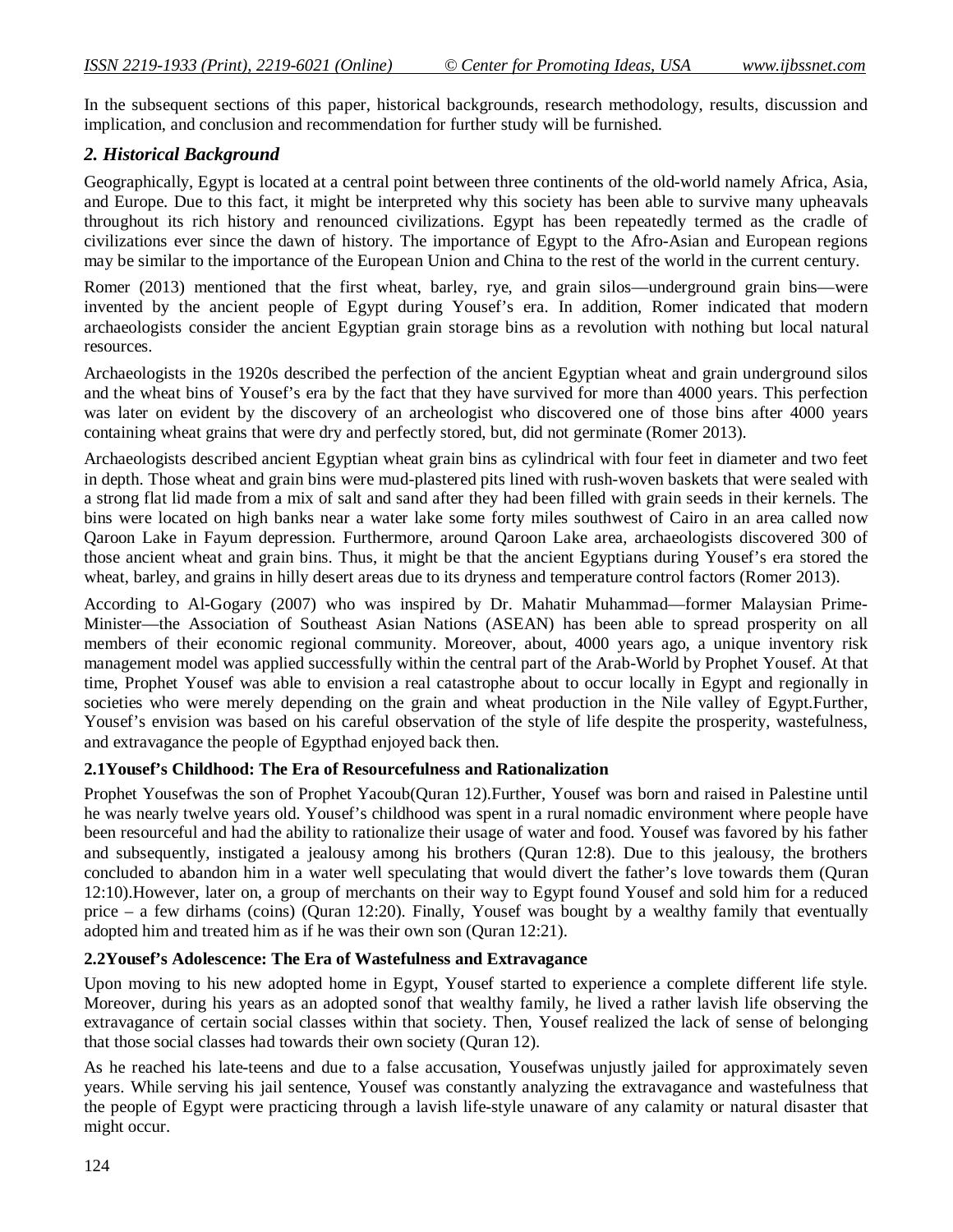Further, his fellow inmates realized his insightfulness, strong analysis, critical thinking, and clear vision regarding the outside world. Additionally, Yousefwas gifted to interpret dreams and dreams of others and thus, he accurately forecasted the destiny of two of his fellow inmates based on the input they gave him regarding their dreams. For example, he told one of his fellow inmates that he would be crucified, while he told the second one that he would work at the royal palace (Quran 12:41).

Furthermore, Yousef had requested from the second fellow inmate that while working at the royal palace to mention his case to the king. Unfortunately, the fellow inmateforgot to do so, and therefore, Yousef remained in prison for several years (Quran12.42).

#### **2.3 Yousef's Adulthood: The Era of Justice and Dignity Restoration**

While Yousef was serving his jail sentence, the king requested a dream interpreterto interprethis unclear dream. Once the king's request was made, Yousef's former fellow inmate remembered to mention Yousef impressmentto the king (Quran 12:43), and subsequently, he was sent to Yousef seeking an interpretation. After Yousef interpreted the King's dream, the Kingrequested that Yousef be released and brought to the royal palace. However, Yousef did not accept to be released untilhis innocence was proven, injusticebe dispersed, and his dignity be restored. Consequently, the king investigated Yousef's case and eventually he was proven innocent and his dignity was restored. Finally, upon his release Yousef was appointed as the Minister of Treasury and Supplies by the king (Quran12.51-55).

### **2.4 Economic Order Quantity (EOQ): An Inventory Management Model as a Modern Concept**

Griffin (2014) defined inventory control as managing organization's raw materials, work-in-process (WIP), finished goods, and products in transit. Volberda, Morgan, Reinmoeller, Hitt, Ireland, and Hoskisson (2011) stated that strategic controls are largely subjective criteria intended to verify that a firm uses appropriate strategies for conditions in external environment. Barnes and David (2008) mentioned that one of the main decisions for all users of raw material is what level of inventory to hold. Heizer and Render (2011) indicated that problems would be inevitable if long-term planning is poorly done. According to Heizer and Render,disaggregation has been defined as "the process of breaking an aggregate plan into greater detail". Evans, James, and Collier (2007) mentioned that "inventory management involves planning, coordinating, and controlling of acquisition, storage, handling, movement, distribution, and possible sale of raw materials, component parts and subassemblies, supplies and tools, replacement parts and other assets that are needed to meet customer wants and needs". Bozarth and Handfield (2008) stated that supply uncertainty is mainly the risk of flow of supplies interruption from upstream suppliers. According to Bozarth and Handfield (2008), a major inventory driver is conditions that would force a company to hold inventory to be able to continue its production and operations processes. Bozarth and Handfield defined "Hedge inventory" as safety stock needed for the uncertainty in supply or demand and their impact on continuation of production. According to Schermerhorn (2010), EOQ orders are needed whenever inventory level falls to a predetermined point in order to replace depleted amounts. Slack, Chambers, and Johnston (2010) added that EOQ approach decides when to order, or rather reorder, whenever an existing stock needs to be replaced, thus, it calculates the best balance between advantages and disadvantages of holding stock. According to Heizer and Render (2008), it is preferable to use EOQ when relatively constant independent demand exists. Finally, it is worth noting that virtually, all of the EOQ inventory management models literature reviewmay be compared with the Y77IMM. However, the fact of the matter is that how much of the Y77IMM has been applied by modern research? Thus, the authors call upon economists, strategists, and other entities of concern to visit this model and try to benefit from its application in local and regional societies.

### *3. Methodology*

This study used a mixed methods methodology. It started with Hermeneutics that is, interpreting historical and scriptural text that involves correcting all prejudices or setting them aside and making sense of what the text wants to convey (Patton, 2002). Further, the study continued by using a grounded theory qualitative methodology. Thus, the researchers had to set aside as much as possible all theoretical ideas in an attempt to allow the analytic substantive theory/model to emerge (Creswell, 1998). Finally, a quantitative methodology was used to quantify/operationalize the narrative of the Quranic verses 47-48 that were used to develop theY77IMM. Additionally, the study proceeded by analyzing the economic and production crisis that faced Egypt about 2000 BC. And, finally, numerical and graphical demonstration showing how the model was applied successfully over a fourteen year period including both the years of prosperity and droughtwas generated.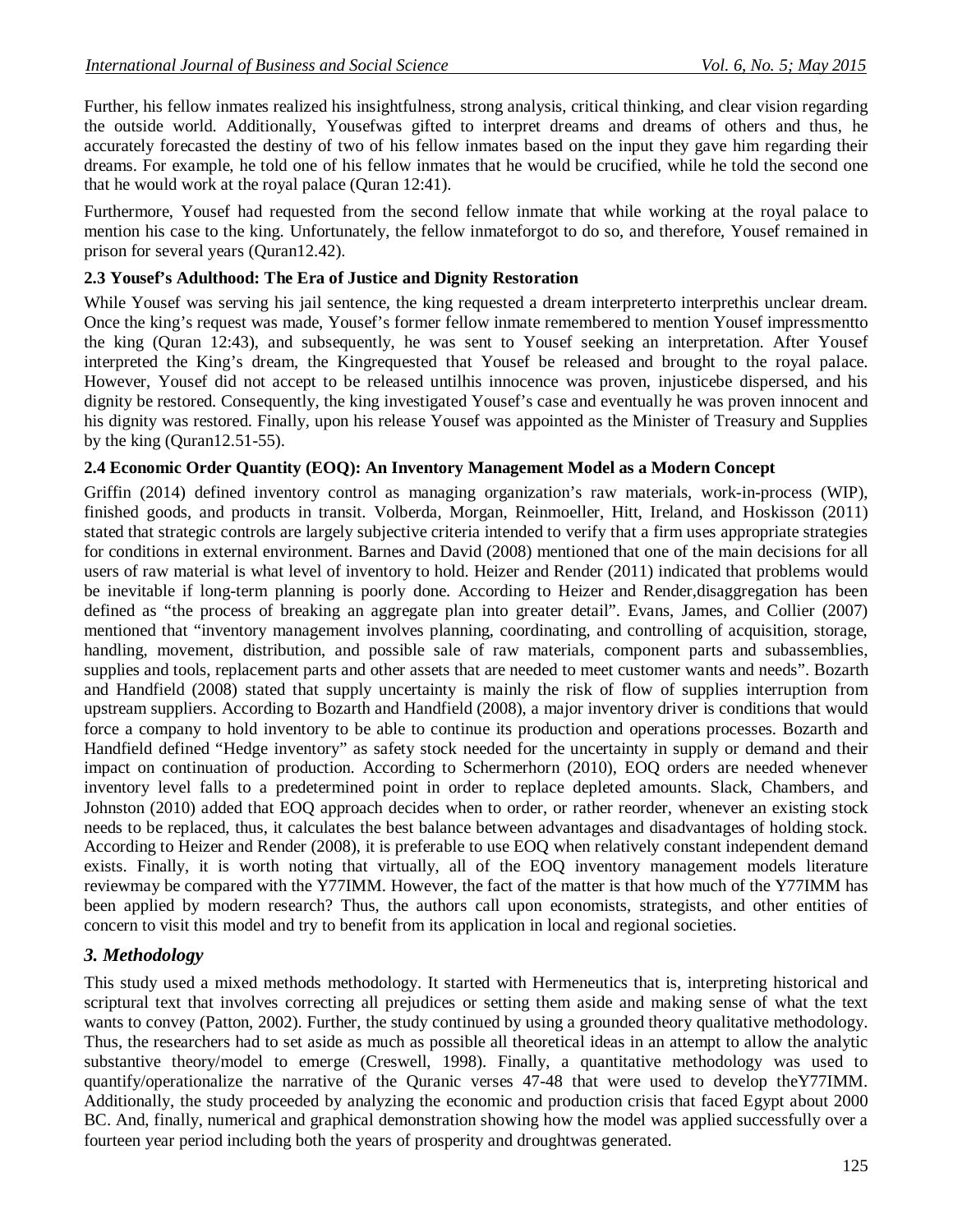#### **3.1 Assumptions and Operationalization**

The Y77IMM assumes three pre-requisites including observance, analysis, and critical thinking of the EOQ are needed for the fourteen years to come. Further, these fourteen years are divided into two equal cycles. The first cycle includes the seven years of prosperity(year 1-7) and the second cycle includes the seven years of drought (year 8-14). From an EOQ point of view, both cycles assume equal economic productionand thus, equal economic storage. Moreover,according to the Quranic verse 12: 47—[Joseph] said, "You will plant for seven years consecutively; and what you harvest leave in its spikes, except a little from which you will eat—Y77IMM assumes that in the seven years of prosperity 10%—a little from which you will eat—of annual production will be consumed and 90% will be stored. Where in the seven years of drought, according to the Quranic verse 12:48— Then will come after that seven difficult [years] which will consume what you saved for them, except a little from which you will store)—Y77IMM assumes 10%—a little from which you will store—will be stored again to be utilized in subsequent cycles and 90% of the annual inventory stored will be consumed.According to anIslamic scholar, A. Al-Assal, personal communication, April 4, 2015, the word "little" in this context can be quantified as 10. Finally, Y77IMM acknowledges the fact that there are two seasons of production per year. Thus, the annual production quantity is two hundred metric tons (200MT).

#### **3.2 The Research Questions**

The study attempts to answer the following research question:

Is it possible to build an inventory risk management model to optimize a

- 1. Production process prior to an economic crisis?
- 2. Consumption process prior to an economic crisis?
- 3. Storage process prior to an economic crisis?

### *4. Results*

Table 1 shows the production, consumption, and storage figures for the first cycle that includes the seven years of prosperity. These figures are based on an annual production capacity of 200MT,of which, 10% is consumed and 90% is stored. Thus, it shows for example, in year one, 200MT was produced, of which, 20MT (10%) was consumedand 180MT (90%) was stored. Further, it shows, that the cumulative production capacity at the end of year seven was 1400MT, of which, 140MT (10%) was consumed and 1260MT (90%) was stored.Chart 1 on the other hand, shows the same information listed in table 1 but in a graphical representation for better illustration purposes.

Table 2 shows the start inventory, consumption, and storage figures for the second cycle that includes the seven years of drought. These figures are based on an annual start of inventory capacity of 180MT, of which, 90% is consumed and 10% is stored. Thus, it shows for example, in year eight, 180MT is the start of inventory, of which, 162MT (90%) was consumed and 18MT (10%) was stored. The start inventory figure (180MT) was calculated by dividing the end of inventory figure in year seven (1260MT) by seven(the seven years of drought). Table 2 also shows that at the end of year fourteen, the cumulative inventory reached zeroindicating that the inventory capacity was sufficient along with a cumulative storage capacity of 126MT. Chart 2 however, shows the same information listed in table 2 but in a graphical representation for better illustration purposes.

### *5. Discussion and Implications*

Yousef applied the first known documented economic order quantity (EOQ) inventory risk management model that mankind has ever documented and possibly had ever known. Moreover, most of the surrounding region of Egypt during the years of prosperity grew grains during their rainy seasons excluding summer time, yet, they depended partially on Egypt's grains due to scarcity of rain during those summer seasons.

Yousef applied his model to the first cyclethat included the seven years of prosperity which was known as years of production where water and grain/wheat surplus existed and thus, seven economic production quantities EPQwere applied in that cycle. Prior to applying the model, Yousef had planned to store most of the harvested grains with the exception of a small portion that is needed for the daily consumption of the Egyptian society at that time.Thus, Y77 model assumed that the stored portion to be equivalent to 90% of the harvested quantity and the rest which is 10% to be consumed in every annual production period. These assumptions were based on Yousef interpretation of the king's dream (Quran 12: 46-47).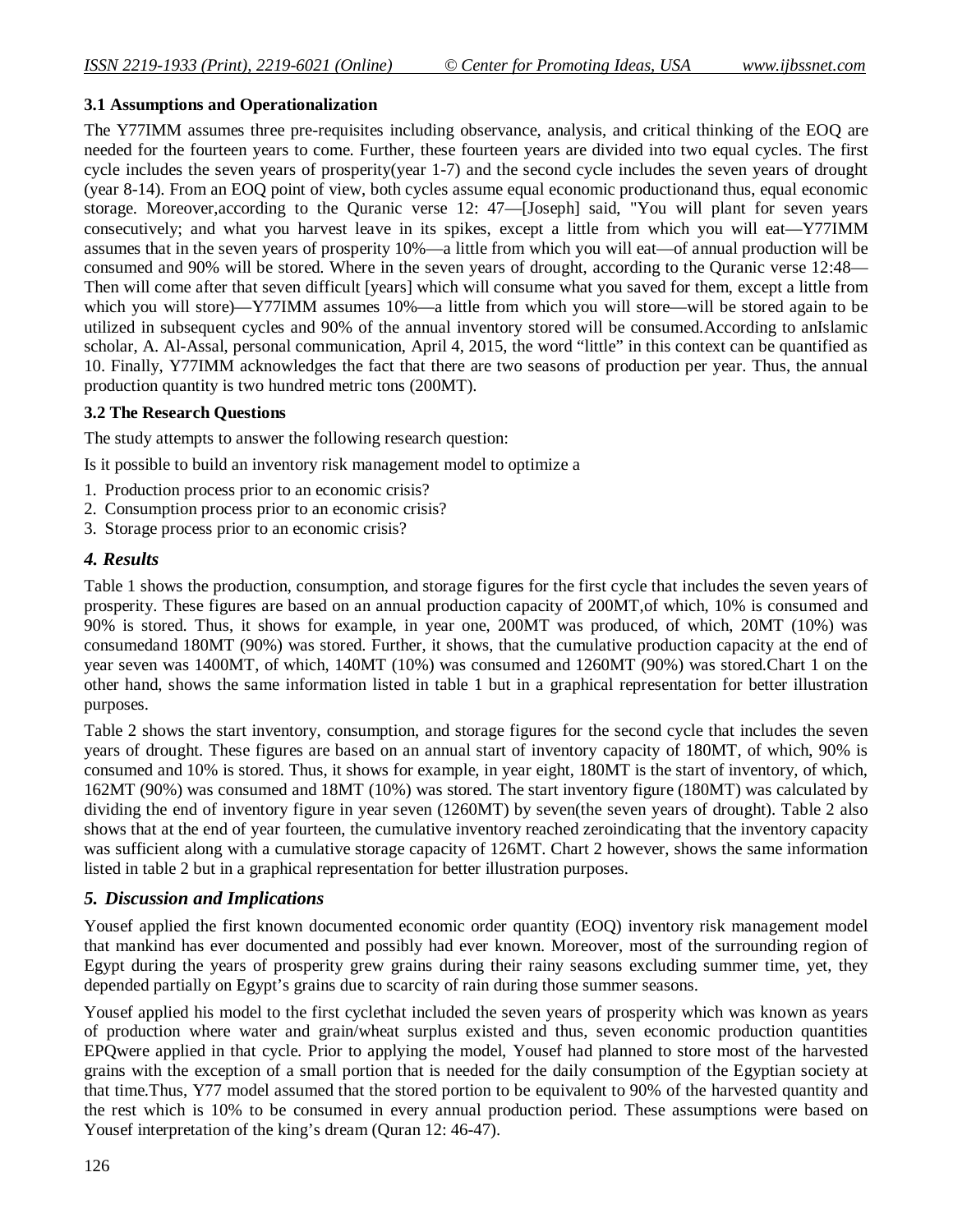In the second cycle which included the seven years of drought, the Y77IMM was continued to be applied as an economic consumption quantity EOQ approach. Given this fact, the Y77IMM applied the same percentages of 90% and 10% but in a reversal fashion. That is during the seven years of drought, 90% of the stored quantity that were stored in the seven years of prosperity will be consumed and 10% of the same quantity will further stored to be used in subsequent cycles (Romer 2013).

According to the results, the Y77IMM was able to storea small portion of the inventory even after the seven years of drought. On the fifteenth year in particular according to the Quranic verse 49, there was an abundance of water, however, re-growing wheat and grains would not have been possible without the amount of seeds stored within their kernels at the end of the fourteenth year. Thus, it was evident that the Y77IMM had a long term planning ability that lasted beyond fourteen years.

Y77IMM was able to efficiently managed raw materials, use appropriate inventory control strategies, adapt to environmental changes, decide on levels of stock to be held, and manage the overall inventory related issues.

Moreover, in terms of planning which involves acquisition, storage, handling, and distribution, the Y77IMM was able to meet local and regional societal needs, manage a safe amount of hedge inventory, and was able to calculate the needed amounts to satisfy local and regional demands. Furthermore, Y77IMM was able to forecast a constant demand cycles, and perhaps, it was responsible for the existence and survival of all races and nations locally and regionally including the eastern Mediterranean and Nile valley in eastern Africa and the Arabian Peninsula.Finally, these results suggest that the Y77IMM is capable of optimizing the production, consumption, and storage processes prior to economic crises.

## *6. Conclusion and Recommendations for Further Study*

Prophet Yousefwas, perhaps, the first to introduce what is known today as risk inventory management (RIM). This introduction was eventually transformed into an application that was utilized efficiently about 4000 years ago. This application is what the authors call it Y77IMM. While applying this model, the authors discovered that the Y77IMM, has an efficient long term planning ability, uses appropriate inventory control strategies, adapts to environmental changes, able to determine the levels of stocks to be held, and has the ability to forecast different demands. Thus, as a new EOQ approach for risk management enhancement, the study suggests a full utilization of the Y77IMM.

Lastly, for further study, the authors suggest validating the model by using different consumption and storage capacities in order to reach optimum figures for resources allocation and inventory displacement. Additionally, it is suggested to apply the model in different contexts.

| Years of Prosperity (1-7) |          |          |          |            |            |            |  |  |  |  |
|---------------------------|----------|----------|----------|------------|------------|------------|--|--|--|--|
| Year                      | Produced | Consumed | Stored   | Cumulative | Cumulative | Cumulative |  |  |  |  |
| (2 seasons/year)          |          | $(10\%)$ | $(90\%)$ | Produced   | Consumed   | Stored     |  |  |  |  |
|                           | 200      | 20       | 180      | 200        | 20         | 180        |  |  |  |  |
| ာ                         | 200      | 20       | 180      | 400        | 40         | 360        |  |  |  |  |
|                           | 200      | 20       | 180      | 600        | 60         | 540        |  |  |  |  |
|                           | 200      | 20       | 180      | 800        | 80         | 720        |  |  |  |  |
|                           | 200      | 20       | 180      | 1000       | 100        | 900        |  |  |  |  |
| 6                         | 200      | 20       | 180      | 1200       | 120        | 1080       |  |  |  |  |
|                           | 200      | 20       | 180      | 1400       | 140        | 1260       |  |  |  |  |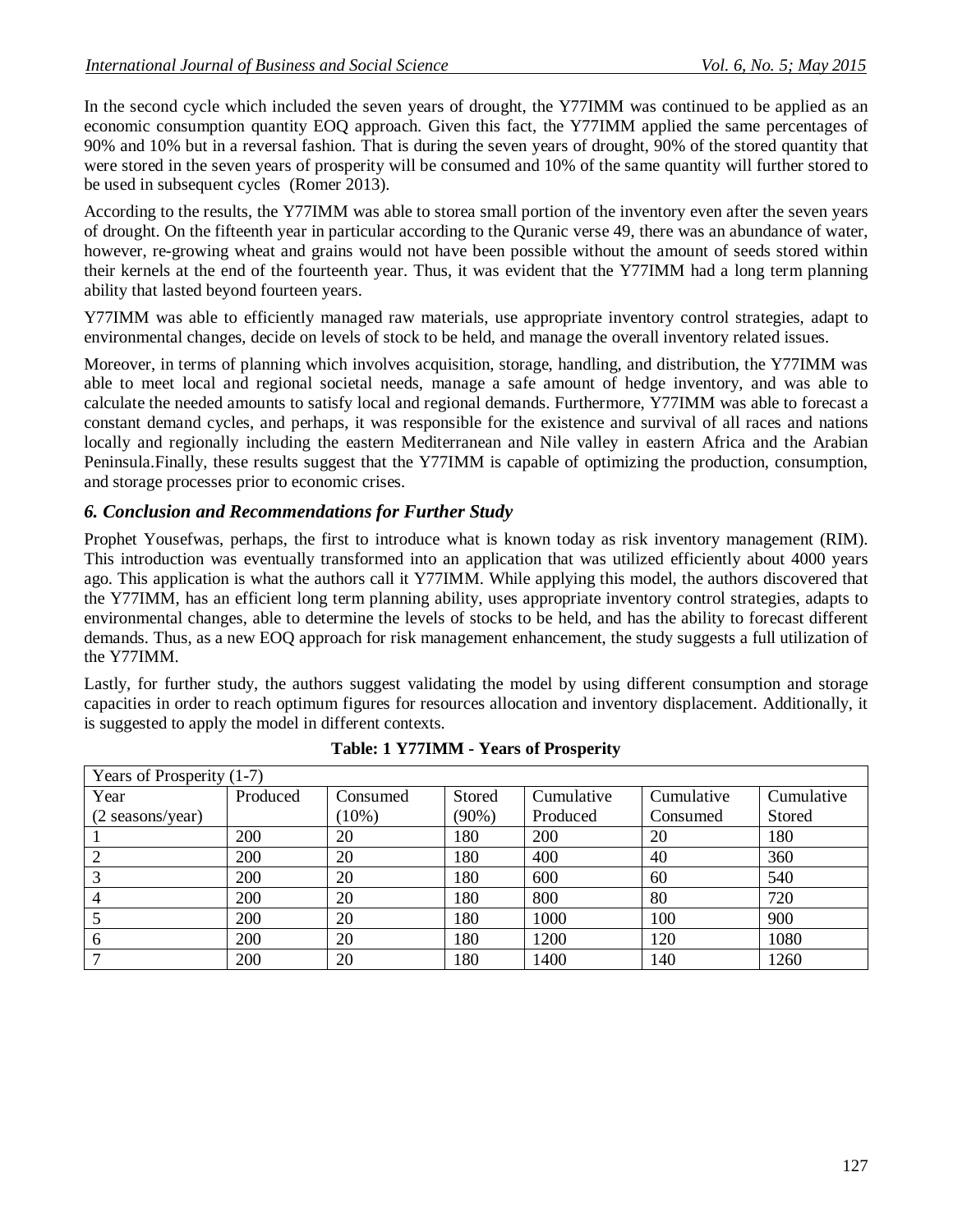

#### **Chart: 1 Y77IMM - Years of Prosperity**

**Table: 2 Y77IMM - Years of Drought**

| Years of Drought (8-14) |              |          |          |            |            |            |  |  |  |  |
|-------------------------|--------------|----------|----------|------------|------------|------------|--|--|--|--|
| Year                    | <b>Start</b> | Consumed | Stored   | Cumulative | Cumulative | Cumulative |  |  |  |  |
|                         | Inventory    | $(90\%)$ | $(10\%)$ | Consumed   | Stored     | Inventory  |  |  |  |  |
|                         | 180          | 162      | 18       | 162        | 18         | 1080       |  |  |  |  |
| Q                       | 180          | 162      | 18       | 324        | 36         | 900        |  |  |  |  |
| 10                      | 180          | 162      | 18       | 486        | 54         | 720        |  |  |  |  |
|                         | 180          | 162      | 18       | 648        | 72         | 540        |  |  |  |  |
| 12                      | 180          | 162      | 18       | 810        | 90         | 360        |  |  |  |  |
| 13                      | 180          | 162      | 18       | 972        | 108        | 180        |  |  |  |  |
| 14                      | 180          | 162      | 18       | 1134       | 126        | $\theta$   |  |  |  |  |

**Chart: 2 Y77IMM - Years of Drought**